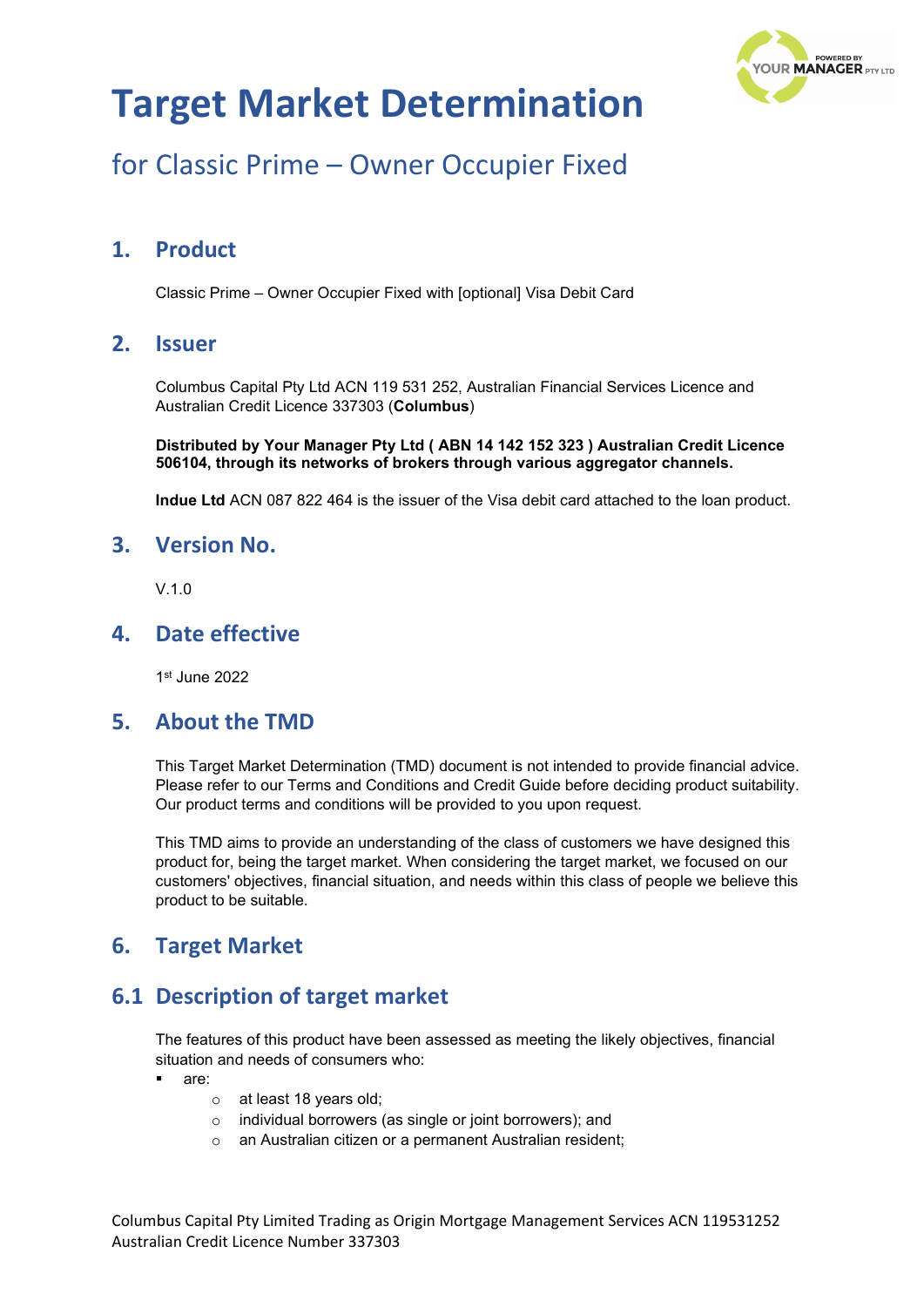

## for Classic Prime – Owner Occupier Fixed

- require a loan to purchase or refinance an owner-occupied property and who may also wish to release some of the equity in their property for other purposes such as to consolidate debt or to be used for personal or investment purposes;
- require an offset account;
- require the use of a Visa Debit card;
- require the certainty of a fixed interest rate;
- are able to make up to \$20k of extra repayments without penalty; and
- want the option of either principal and interest or interest only repayments.
- satisfy our eligibility criteria:

The product meets the likely objectives, financial situation and needs of consumers in the target market because it provides them with the certainty of a fixed rate for an initial period of time, allows them to deposit funds into an offset account and/or make additional payments directly into the loan to reduce the amount of interest payable up to \$20k additional per annum whilst maintaining the ability to draw on surplus funds when required. This product also allows consumers to select interest only or principal and interest repayments in order to reduce their overall debt and build equity.

### **6.2 Classes of consumers for who the product may not be suitable**

This product may not be suitable for consumers who:

- do not meet the eligibility requirements;
- are looking to purchase or refinance a residential investment property;
- are looking to construct a property; or
- require the ability to provide alternative methods of income verification.

### **6.3 Description of the Product, including key attributes**

- Fixed interest rate;
- Repayment options:
	- o principal and interest; or
	- o interest only
- Redraw available
- Able to make up to \$20k of extra repayments without penalty
- Minimum loan size: \$50,000
- Maximum Loan Size: \$2,000,000 (subject to LVR and postcode policy)
- Maximum LVR:
	- o 80% for Inner-City postcodes
	- o 90% for Regional postcodes
	- o 95% for Metro and Non-Metro postcodes
- Offset facility available
- Application fee is payable
- Settlement fee is payable
- Valuation fee is payable
- Ongoing fee is payable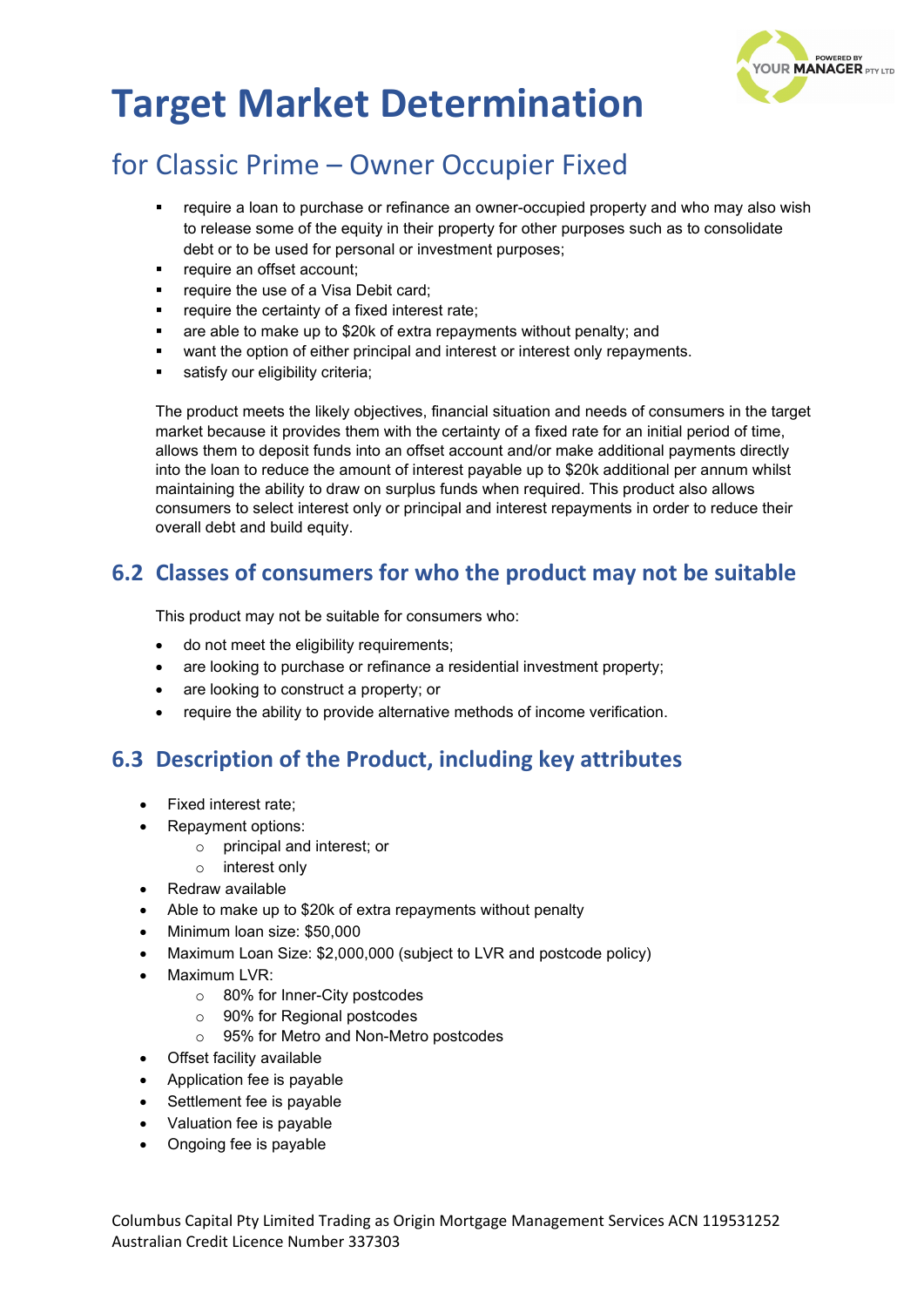

## for Classic Prime – Owner Occupier Fixed

### **7. Distribution Conditions/ Restrictions**

The following distribution channels and conditions have been assessed as being appropriate to direct the distribution of the product to the target market:

- **Direct** 
	- **Online**
	- By phone
	- In person (e.g. branch, agency, or premises visit)
- Third party Accredited mortgage brokers subject to Best Interests Duty (BID)

The distribution channels and conditions are appropriate because:

- the product has a wide target market;
- our staff have the necessary training, knowledge and accreditation (if required) to assess whether the consumer is within the target market. All of our staff must continually satisfy annual compliance reviews.
- we rely on existing distributors, methods, controls and supervision already in place;
- our approval system has checks and controls in place to flag applicants who may be outside the target market; and
- accredited mortgage brokers are subject to a higher duty under BID to ensure that the product is in the best interests of the particular consumer.

### **8. TMD Reviews**

We will review this TMD as follows:

| Initial review  | Within 12 months of the date of this TMD                                                                                                                                                                                                                                                                                                                                                                                                                                                                                                                                                                                         |
|-----------------|----------------------------------------------------------------------------------------------------------------------------------------------------------------------------------------------------------------------------------------------------------------------------------------------------------------------------------------------------------------------------------------------------------------------------------------------------------------------------------------------------------------------------------------------------------------------------------------------------------------------------------|
| Periodic review | Each year on the anniversary of this TMD.                                                                                                                                                                                                                                                                                                                                                                                                                                                                                                                                                                                        |
| Review triggers | Specific events will prompt Columbus to review this TMD, which<br>includes:<br>A significant dealing of the product to consumers outside the<br>۰.<br>target market occurs;<br>A significant number of complaints are received from<br>$\sim$<br>customers in relation to the product;<br>A significant number of defaults occur;<br>۰<br>A significant breach has occurred in connection with the<br>۰.<br>issuing and distribution of this product; and<br>A significant number of late repayments are being recorded;<br>۰<br>A material change is made to this product.<br>Unexpected early stage arrears are detected<br>۰. |

If a review trigger occurs, we will complete a review of the TMD within ten business days. Meanwhile, we will cease to offer this product to our customers until our TMD review concludes and any necessary changes to the product or TMD, including distribution methods, are made.